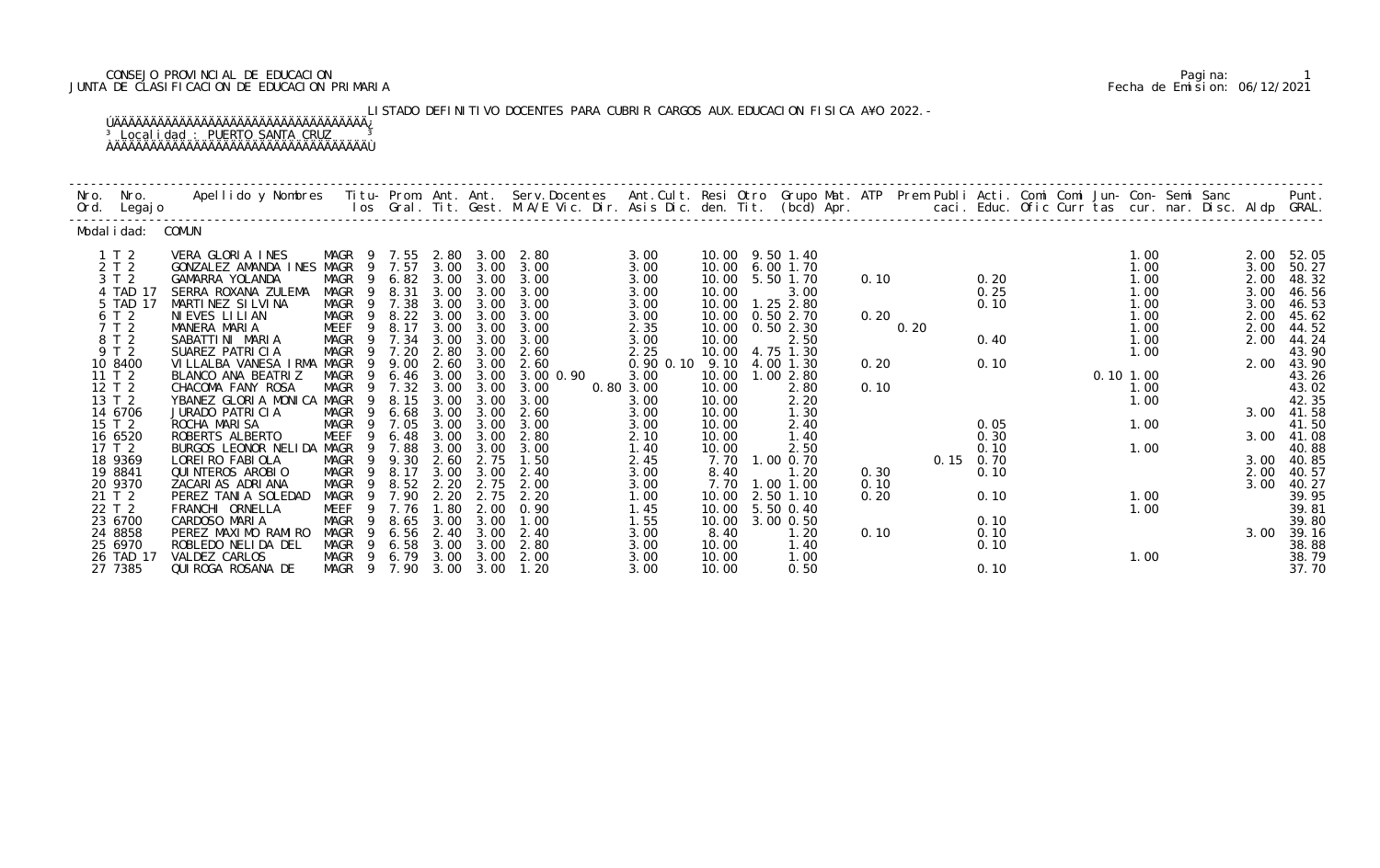## CONSEJO PROVINCIAL DE EDUCACION Pagina: 2 JUNTA DE CLASIFICACION DE EDUCACION PRIMARIA Fecha de Emision: 06/12/2021

 LISTADO DEFINITIVO DOCENTES PARA CUBRIR CARGOS AUX.EDUCACION FISICA A¥O 2022.- ÚÄÄÄÄÄÄÄÄÄÄÄÄÄÄÄÄÄÄÄÄÄÄÄÄÄÄÄÄÄÄÄÄÄÄÄ¿ <sup>3</sup> Localidad : PUERTO SANTA CRUZ <sup>3</sup>

ÀÄÄÄÄÄÄÄÄÄÄÄÄÄÄÄÄÄÄÄÄÄÄÄÄÄÄÄÄÄÄÄÄÄÄÄÙ

| 28 7997<br>29 10253<br>30 7386<br>31 8395<br>32 9907<br>33 8294 | Apellido y Nombres Titu- Prom. Ant. Ant. Serv.Docentes Ant.Cult. Resi Otro Grupo Mat. ATP Prem Publi Acti. Comi Comi Jun- Con- Semi Sanc Punt.<br>Ios Gral. Tit. Gest. M.A/E Vic. Dir. Asis Dic. den. Tit. (bcd) Apr. |                  |  |                                                                                                            |      |                |      |  |  |  |  |  |      |                |
|-----------------------------------------------------------------|-----------------------------------------------------------------------------------------------------------------------------------------------------------------------------------------------------------------------|------------------|--|------------------------------------------------------------------------------------------------------------|------|----------------|------|--|--|--|--|--|------|----------------|
|                                                                 |                                                                                                                                                                                                                       |                  |  |                                                                                                            |      |                |      |  |  |  |  |  |      | 37.57          |
|                                                                 |                                                                                                                                                                                                                       |                  |  |                                                                                                            |      |                |      |  |  |  |  |  |      | 37.54          |
|                                                                 |                                                                                                                                                                                                                       |                  |  |                                                                                                            |      |                |      |  |  |  |  |  |      | 37.31          |
|                                                                 |                                                                                                                                                                                                                       |                  |  |                                                                                                            |      |                |      |  |  |  |  |  |      | 35.42          |
|                                                                 |                                                                                                                                                                                                                       |                  |  |                                                                                                            |      |                |      |  |  |  |  |  |      | 35.16          |
|                                                                 |                                                                                                                                                                                                                       |                  |  |                                                                                                            |      |                |      |  |  |  |  |  |      | 35.15          |
| 34 9924                                                         |                                                                                                                                                                                                                       |                  |  |                                                                                                            |      |                |      |  |  |  |  |  |      | 2.00 34.80     |
| 35 12757                                                        |                                                                                                                                                                                                                       |                  |  |                                                                                                            |      |                |      |  |  |  |  |  |      | 32.98          |
| 36 12152<br>37 10318                                            |                                                                                                                                                                                                                       |                  |  |                                                                                                            |      |                |      |  |  |  |  |  |      | 32.93<br>32.83 |
| 38 9718                                                         |                                                                                                                                                                                                                       |                  |  |                                                                                                            |      |                |      |  |  |  |  |  |      | 32.49          |
| 39 11120                                                        |                                                                                                                                                                                                                       |                  |  |                                                                                                            |      |                |      |  |  |  |  |  |      | 32.45          |
| 40 11640                                                        |                                                                                                                                                                                                                       |                  |  |                                                                                                            |      |                |      |  |  |  |  |  |      | 32.41          |
| 41 10029                                                        |                                                                                                                                                                                                                       |                  |  |                                                                                                            |      |                |      |  |  |  |  |  |      | 31.70          |
| 42 11103                                                        |                                                                                                                                                                                                                       |                  |  |                                                                                                            |      |                |      |  |  |  |  |  |      | 31.11          |
| 43 12050                                                        |                                                                                                                                                                                                                       |                  |  |                                                                                                            |      |                |      |  |  |  |  |  | 2.00 | 30.84          |
| 44 9921                                                         | FORTUNA LORENA                                                                                                                                                                                                        | MAGR 9 7.92 1.80 |  |                                                                                                            |      | 8.40           |      |  |  |  |  |  |      | 30.47          |
| 45 12541                                                        | CONDE FACUNDO                                                                                                                                                                                                         | MEEF 9 7.79      |  | MAGR 9 7.92 1.80 2.25<br>MEEF 9 7.79 0.20 0.25<br>MAGR 9 8.11 0.60 0.50<br>MAGR 9 7.75 0.80 1.00 0.80 1.45 |      | 10.00 3.00     |      |  |  |  |  |  |      | 30.24          |
| 46 12076                                                        | SCHUNK, JESSI CA                                                                                                                                                                                                      |                  |  |                                                                                                            |      | 10.00          |      |  |  |  |  |  |      | 29.96          |
| 47 11903                                                        | SANCHEZ NORA                                                                                                                                                                                                          |                  |  |                                                                                                            |      | 7.70 1.00 0.40 |      |  |  |  |  |  |      | 29.90          |
| 48 12193                                                        | REDONDO FRANCO OSCAR MEEF 9 8.36 0.80 0.75                                                                                                                                                                            |                  |  |                                                                                                            | 0.45 | 10.00          |      |  |  |  |  |  |      | 29.36          |
| 49 12518                                                        |                                                                                                                                                                                                                       |                  |  |                                                                                                            |      | 10.00          |      |  |  |  |  |  |      | 28.85          |
| 50 10291                                                        |                                                                                                                                                                                                                       |                  |  |                                                                                                            |      | 5.60           | 0.70 |  |  |  |  |  |      | 28.79          |
| 51 12251                                                        |                                                                                                                                                                                                                       |                  |  |                                                                                                            |      |                | 0.20 |  |  |  |  |  |      | 28.62          |
| 52 12167                                                        |                                                                                                                                                                                                                       |                  |  |                                                                                                            |      | 10.00          | 0.10 |  |  |  |  |  |      | 28.56          |
| 53 12685                                                        |                                                                                                                                                                                                                       |                  |  |                                                                                                            |      | 10.00          |      |  |  |  |  |  |      | 28.50          |
| 54 12697                                                        |                                                                                                                                                                                                                       |                  |  |                                                                                                            |      | 10.00          |      |  |  |  |  |  |      | 28.33          |
| 55 9918                                                         |                                                                                                                                                                                                                       |                  |  |                                                                                                            |      | 5.60           | 0.30 |  |  |  |  |  |      | 28.11          |
|                                                                 | 56 TP11264 LOFVALL LIA TERESA                                                                                                                                                                                         |                  |  |                                                                                                            |      |                | 2.60 |  |  |  |  |  |      | 27.97          |